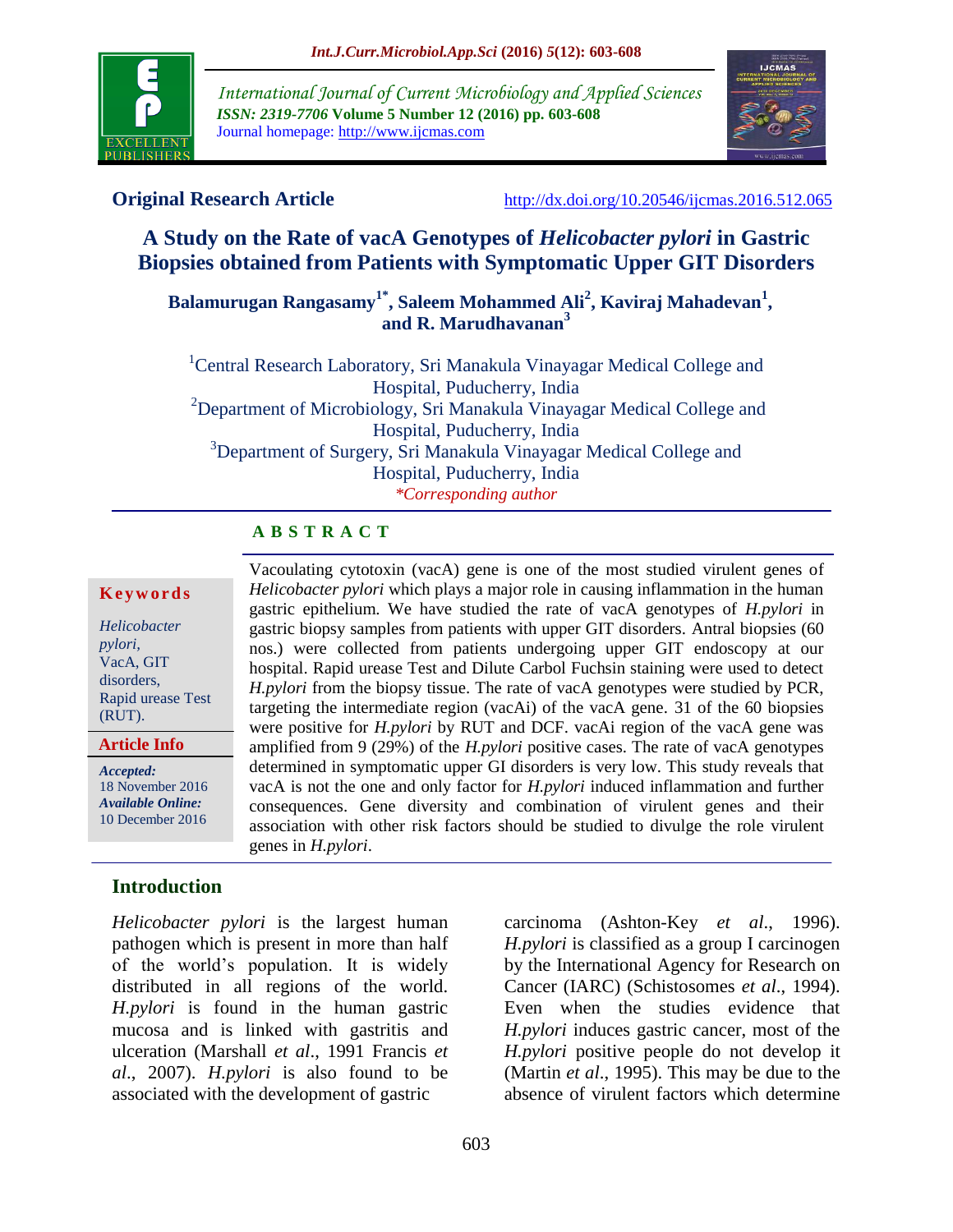the risk of developing *H.pylori* induced adenocarcinoma. The strains of *H.pylori* are more divergent, two distinct strains could co-exist in the gastric mucosa of an individual person. So the risk of developing inflammation and its further complications like gastric cancer is associated with the virulence properties of the *H.pylori* strain type that an individual harbors in his/her gastric mucosa (Helena *et al*., 2000). Bacterial virulence and their role in the pathogenesis of *H.pylori* has been widely studied (John, 1998). The genome of *H.pylori* is composed of a range of virulence genes, among which, vacuolating cytotoxin (VacA) is a well known gene of *H.pylori*  which codes for a 95-kDa (VacA) protein. This protein causes vacuolization of epithelial cells and plays an important role in the development of gastritis and ulcers. The Gene is composed of a Signal sequence region (s1, s2), a mid-region (m1, m2) and an intermediate-region (i1, i2, and i3). The allelic forms of signal sequence (s1, s2) and mid region (m1, m2) exist in combinations (except s2, m1) and bring about allelic diversity among the VacA gene (Anna *et al*., 2008; Samuel *et al*., 2012). The aim of the present study is to find the rate of vacA genotypes present in gastric biopsies collected from patients with upper GI disorders by PCR amplification of the VacA intermediate region (VacAi).

#### **Materials and Methods**

#### **Study subjects**

60 patients suggested for upper GIT endoscopy after clinical examination in Sri Manakula Vinayagar Medical College and hospital puducherry were included in this study. Subjects were selected based upon the inclusion criteria; 1) a well defined clinical symptom like dyspepsia, dysphagia, abdominal pain, etc, 2) clinically diagnosed

with a minimum of one GIT disorder caused by *H.pylori* like, gastritis, duodenitis, peptic ulcer disease, etc. subjects with all other endoscopic findings and endoscopic normal studies were excluded from the study. Samples were collected only from those who have agreed to co operate this study. Detailed consent was obtained from each patient. Among the 60 selected subjects, 32 were male and 28 were female with age starts from 17 to 63.

#### **Sample collection**

Antral gastric biopsies were collected as +/- 5mm tissues in sterile normal saline. Three bits of tissues were collected from each patient for RUT (Rapid urease Test), DCF (Dilute Carbol Fuchsin) and PCR (Polymerase Chain Reaction) respectively.

## **Rapid urease Test (RUT)**

A bit of freshly collected biopsy tissue was transferred to 1.5 ml of Christenson urea broth and incubated at  $37^{\circ}$ C. The samples were observed for every one hour for the development of pink color in Christenson urea broth which is considered as positive for *H.pylori*. Sterile Christenson urea broth without biopsy tissue served as a negative control.

#### **Dilute Carbol Fuchsin (DCF) staining**

Samples were collected and transferred to the laboratory within one hour for further processing. A smear was made by rubbing the tissue against slide and fixed with methanol for 3 minutes. The fixed smear was stained with carbol fuchsin (1:10 dilution) for 10 minutes and viewed under 100X oil immersion microscope for the presence of spiral bacilli.

#### **DNA isolation**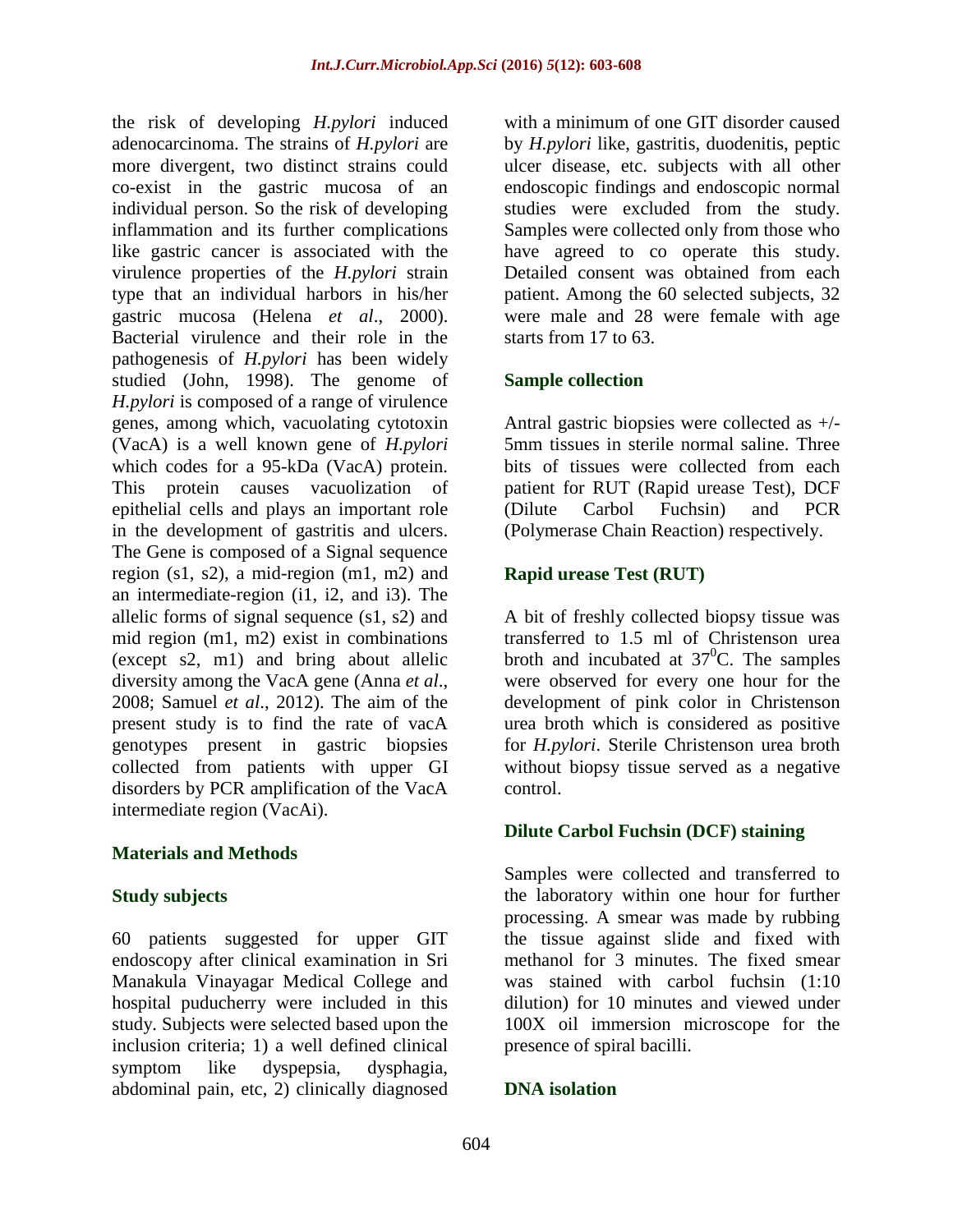DNA isolation was done manually by phenol chloroform extraction method. The biopsy tissue was minced with the help of sterile scalpel and forceps. The minced tissue was incubated overnight at  $56^{\circ}$ C in 200µl of tissue lysis buffer (tris-HCL 100mm+ 100mm EDTA+ 100 mm NaCl+ 1% SDS) and 10µl of proteinase K. Equal volume of phenol(24): chloroform(24): isoamylalcohol(01) was added to the digested tissue, mixed well and centrifuged at 10000RPM for 5 minutes. DNA was precipitated from the aqueous phase using absolute ethanol.

## **Polymerase Chain Reaction (PCR)**

All the 60 biopsies were taken for the detection of vacA genotypes. PCR was performed using primers, VacA-1.SE CAATCGTGTGGGTTCTGGAGC, VacA-3. As GCCGATATGCAAATGAGCC GC described by Monstein et.al, 2002, targeting the 678bp intermediate region of vacA gene. 500µm of each forward and reverse primer, 5µl of template DNA were used in a 50 µl of 1X master mix (Takara-EmraldAmp). Amplification was done in BIO-RAD T100 Thermal Cycler with 35 cycles of initial denaturation at  $93^{\circ}$ C for 5 minutes, cycle denaturation at  $93^{\circ}$ C for 1 minute, annealing at  $58^{\circ}$ C for 1 minute, cycle extension at  $72^{\circ}$ C for 1 minute, final extension at  $72^{\circ}$ C for 5 minutes and hold at  $4^{0}$ C for 5 minutes. The resulting product was viewed in 1% agarose gel with 100bp DNA marker.

#### **Results and Discussion**

31 (52%) out of 60 samples were positive for *H.pylori* by RUT and DCF staining in which, 14 were male and 16 were female (Figure.1). 9(29%) of the samples got amplified (678) for vacA gene, none of the RUT & DCF negative samples gave positive

result (Figure.2). Two of the 9 vacA samples were sequenced and blasted (Query ID: lcl|Query\_190267 & lcl|Query\_115345) against the sequences available in the NCBI database. The sequences have shown 95% and 98% similarities against the NCBI *Helicobacter pylori* strain PG218 VacA (vacA) gene, complete cds; accession number: GQ331974.1 and *Helicobacter pylori* SNT49, complete genome; accession number: CP002983.1 respectively.

The rate of *H.pylori* in patients with upper GI disorders by RUT and DCF staining is 51.6% which is compatible with the studies reported from many parts of India (12, 13) It is important to know the genotype of *H.pylori* present in the patient to understand the risk of developing *H.pylori* induced gastritis and/or adenocarcinoma. It also reveals information about the importance of rapid eradication of *H.pylori* (Kidd *et al*., 1999; Mahsa *et al*., 2010).

The vacA gene is found to be closely associated with *in vitro* cytotoxicity and also to the clinical consequences of the patient. Studies also show that vacA positive genotypes were isolated from patients with no defined clinicopathological condition. This phenomenon can be explained by the fact that the vacA gene is highly divergent and sequence variations may contribute to the pathogenicity of the particular strain. Amplification of *H.pylori* DNA from direct gastric biopsies is crucial due to the presence of very less amount of bacterial DNA and also the presence of PCR inhibitors in the biopsy tissue.

The rate of vacA genotypes found in this study is 29% which is lesser than that of the other studies reported from different parts of Asia viz. palastine, bharian, india. (Tamer *et al*., 2013). The low level of vacA genotypes in upper GI disorders show that vacA alone is not a risk factor for developing *H.pylori*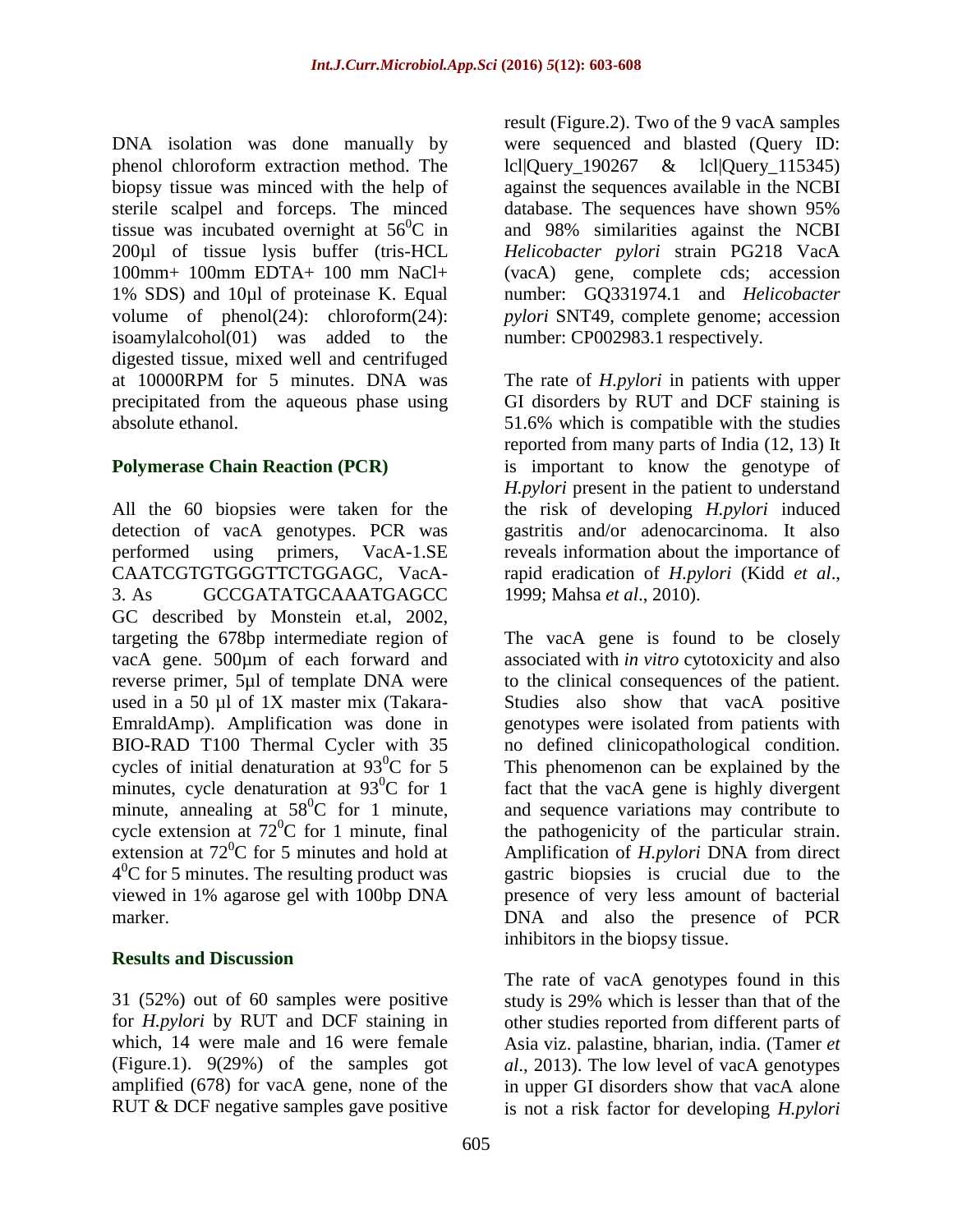associated complications. A study on the combination of other virulent factors along with vacA is essential to know the pathogenicity of *H.pylori*. For example, the

presence of vacAi sequence is found to be associated with cagA positivity and overall virulence of the strain (Vandenplas, 1999).

**Fig.1** Prevalence of *H.pylori* in GIT disorders detected by Rapid Urease Test (RUT) Dilute Carbol Fuchsin (DCF) staining



The prevalence of *H.pylori* among patients attending a tertiary care hospital in puducherry is found to be 52%





Lane 1: 100bp DNA marker, Lane 2 to 10 : *H.pylori* samples showing positive result for vacAi at 678 (650-700) bp.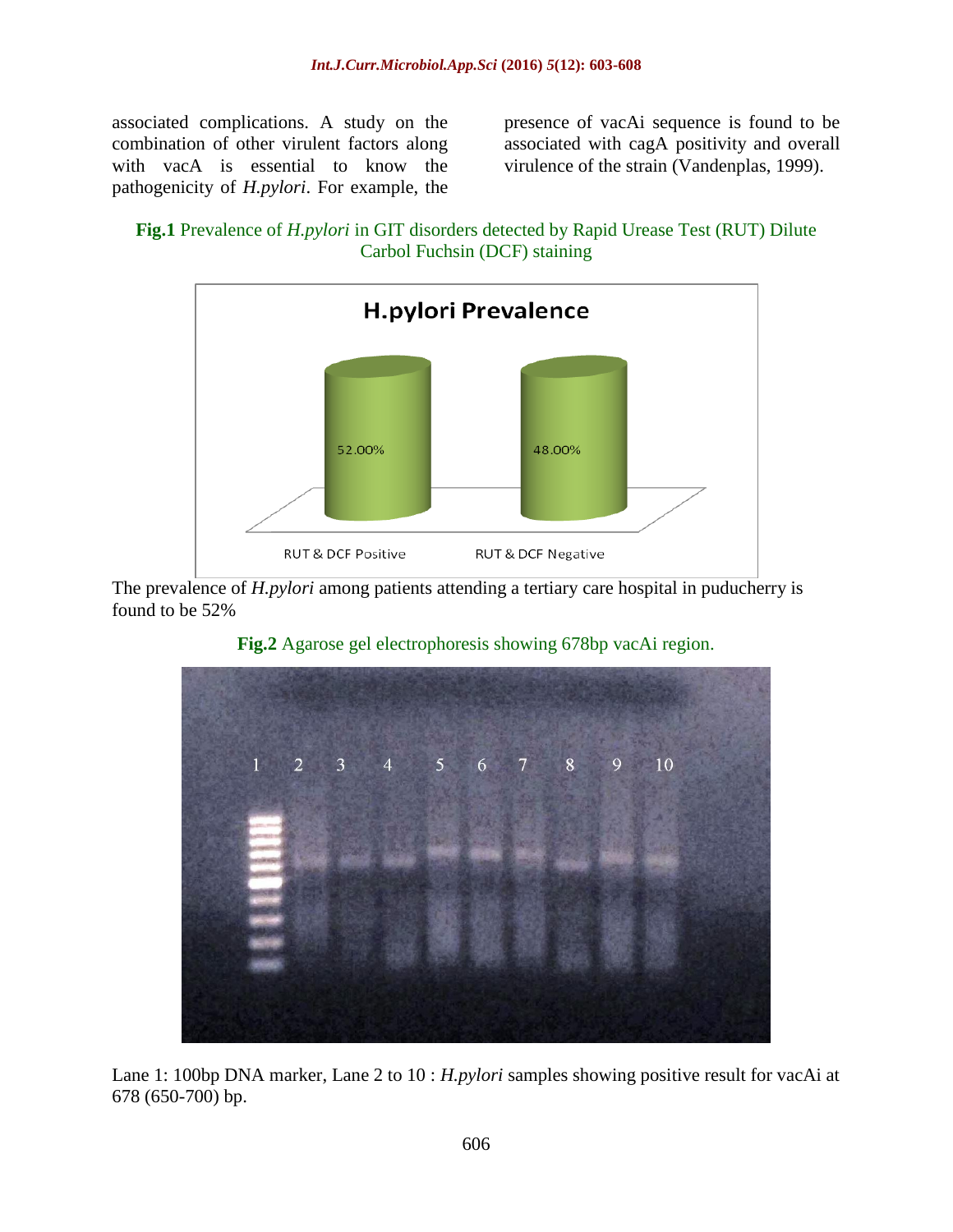Presence or absence of the functional vacA gene and its association to the virulence of the strain is controversial. It is also important to analyze the complete sequence (combination of (s1, s2), (i1, i2, and i3)  $\&$ (m1, m2)) of vacA gene for the presence of a functional vacA protein.

In conclusion, this study is a reference for the rate of *H.pylori* vacA genotypes of this area. The present study states that vacAi positivity in symptomatic upper GI disorders is low. Further studies on the full length sequence analysis of vacA gene and its coexistence with other risk factors would give useful information about its diversity and role in *H.pylori* pathogenesis.

#### **Acknowledgement**

We would like to thank the management of Sri Manakula Vinayagar Medical College and Hospital for providing financial and facility support for this study. We are also thankful to the technicians and staffs of the central research laboratory, department of microbiology and department of surgery, Sri Manakula Vinayagar Medical College and Hospital, for their valid contribution

#### **References**

- Adlekha, S., T. Chadha, P. Krishnan, and B. Sumangala. 2013. Prevalence of helicobacter pylori infection among patients undergoing upper gastrointestinal endoscopy in a medical college hospital in kerala, India. *Ann. Med. Health Sci. Res.,* 3(4): 559–563.
- Anna Ryberg, Kurt Borch, Yi-Qian Sun and Hans-Jurg Monstein. Concurrent genotyping of Helicobacter pylori virulence genes and human cytokine SNP sites using whole genome amplified DNA derived from minute amounts of gastric biopsy specimen DNA. *BMC Microbiol.,* 8:175: 1-15.
- Ashton-Key, M., T.C. Diss, P.G. Isaacson. 1996. Detection of Helicobacter pylori in gastric biopsy and resection specimens. *J. Clin. Pathol.,* 49(2): 107- 111.
- Christine Chung, Asalia Olivares, Eugenia Torres, Ozlem Yilmaz, Henry Cohen, and Guillermo Perez-Perez. Diversity of VacA Intermediate Region among Helicobacter pylori Strains from Several Regions of the World. *J. Clin. Microbiol.,* 48(3); 690–696.
- Francis Me graud, Philippe Lehours. 2007. Helicobacter pylori Detection and Antimicrobial Susceptibility Testing. *Clin. Microbiol. Rev.,* 20(2): 280–322.
- Gill, H.H., Desai, H.G., Majmudar, P., Mehta, P.R., Prabhu, S.R. 1993. Epidemiology of Helicobacter pylori: the Indian scenario. *Indian J. Gastroenterol.,*12(1): 9-11.
- Helena Enroth, Wolfgang Kraaz, Lars Engstrand, Olof Nyre´n, and Tom Rohan. 2000. Helicobacter pylori Strain Types and Risk of Gastric Cancer: A Case-Control Study. Cancer Epidemiology, *Biomarkers & Prevention,* Vol. 9, 981–985.
- Johannes, G., Kusters, Arnoud, H.M. van Vliet, and Ernst, J. 2006. Kuipers. Pathogenesis of Helicobacter pylori Infection. *Clin. Microbiol. Rev.,* 19(3): 449–490.
- John, C. Atherton. 1998. H. pylori virulence factors. *British Med. Bull.,* 54(1): 105- 120.
- Khalid Mubarak Bindayna. 2009. Ali Al Mahmeed. vacA genotypes in Helicobacter pylori strains isolated from patients with and without duodenal ulcer in Bahrain. *Indian J. Gastroenterol.,*  28(5): 175–179.
- Khawaja Shakeel Ahmed, Basheer Madompoyil, Anghesom Ambesajir Ghebremedhin, John Issac, Janak Dulari Ahi, Aleem Ahmed Khan, *et al*. 2013. Studying the Importance of VacA Gene of Helicobacter pylori in Identifying the Pathogenicity of Strains by Comparing